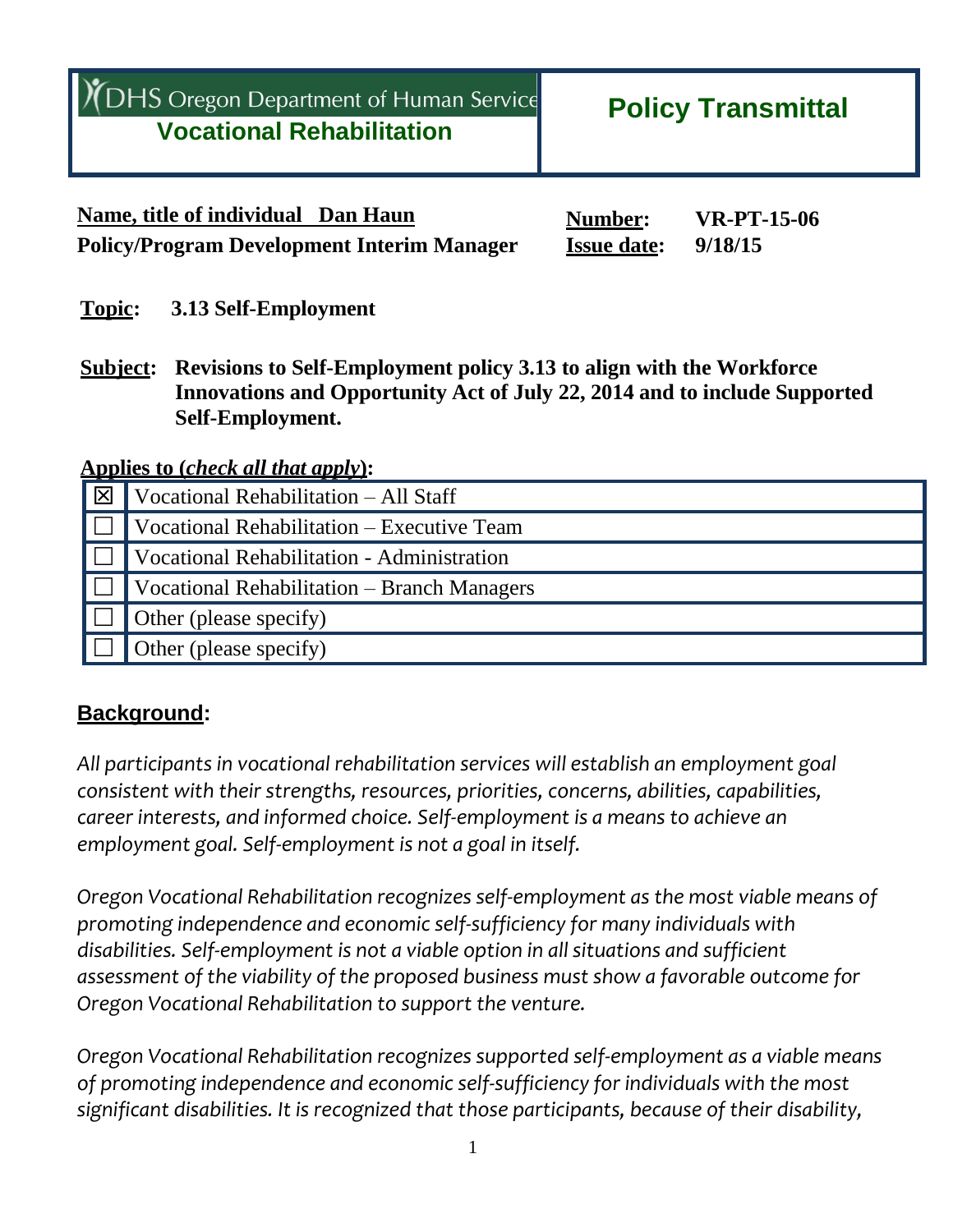*need intensive supported employment and extended services in order to perform and sustain self-employment.* 

*Oregon Vocational Rehabilitation recognizes that an individual receiving supported employment service is likely to receive support from a "team" of family members, friends, volunteers, and paid agency staff. When the participant is interested in supported selfemployment, their "team" may participate in all phases of the supported self-employment process.* 

## **POLICY**

# **Eligibility**

Determination of eligibility for Oregon Vocational Rehabilitation services remains the same for individuals who express an interest in self-employment and supported selfemployment as for those seeking work in traditional employment settings. It includes a review of all documentation, including but not limited to, self-reports, medical, psychological, school, or other reports as well as formal testing results that will provide a comprehensive assessment of the participant's skills and interests.

#### **Determine the Vocational Goal**

The vocational rehabilitation counselor works with the participant to determine the vocational goal and pursue either self-employment or wage employment. The means of reaching the goal will be explored pre-plan and more formally within the plan. When determining the vocational goal and whether to pursue supported selfemployment, the vocational rehabilitation counselor works with the participant and persons chosen by the participant to be on their "team". Vocational Rehabilitation recognizes that members of this team may also participate in setting up and maintaining the business.

#### **Method to Meet Vocational Goal**

Self-employment is a method to pursue an employment outcome. Self-employment is the environment in which the participant carries out his or her employment goal. Because of the nature of this employment option, there are additional activities required in order to establish the viability of self-employment as a match to the participant's skills and supports.

#### **Self‐Employment Criteria**

Oregon Vocational Rehabilitation bases the Individualized Plan for Employment on the appropriateness of the vocational goal for the specific participant and the services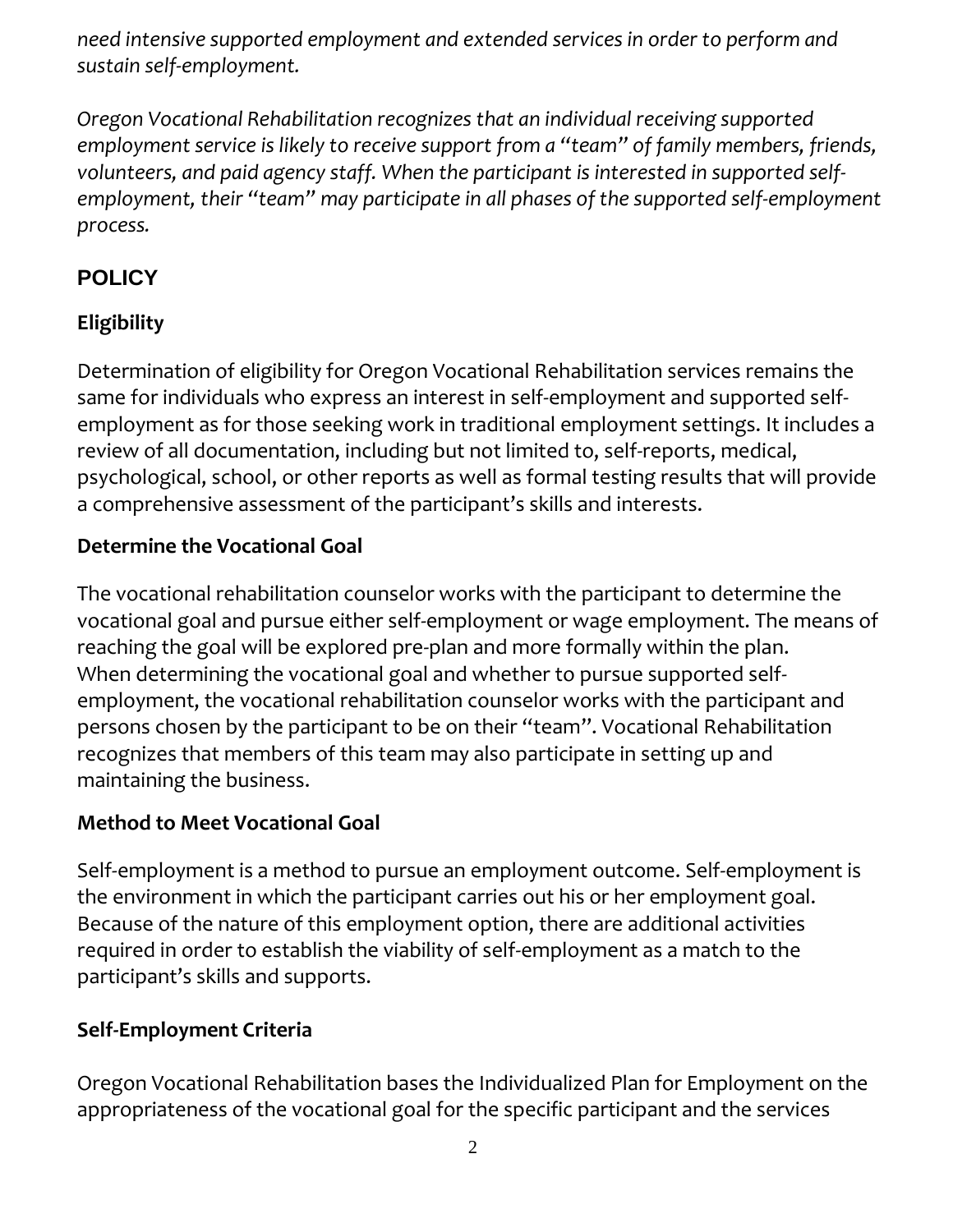needed to reach that goal. In the case of a participant interested in self-employment and supported self-employment, the Individualized Plan for Employment begins exploring the appropriateness and viability of self-employment as a means to successfully achieve the vocational goal. If it is determined that self-employment is not viable in a particular situation, a traditional means of reaching the employment goal can be pursued. The potential business is explored to determine feasibility of the business to achieve the vocational goal.

Oregon Vocational Rehabilitation recognizes that participants requiring support for their self-employment will fall into two categories: those who plan for a small business requiring moderate resources (i.e., Supported Self-Employment); and those who plan is for a very small business requiring limited start-up resources (i.e., Supported Microenterprise).

## **Competitive Integrated Employment for Persons Self-Employed**

Competitive Integrated Employment for a person who is self-employed means work performed on a full-time or part-time basis and yields an income that is comparable to the income received by other individuals who are not individuals with disabilities, and who are self-employed in similar occupations or on similar tasks and who have similar training, experience, and skills.

## **Options: New Business or Overcome Barriers in Current Business**

Oregon Vocational Rehabilitation recognizes that a participant pursuing employment may be interested in starting a new business. Additionally, a participant who is selfemployed and experiencing difficulties maintaining his/her business due to disabilityrelated barriers may also seek assistance.

### **Restrictions or Exclusions**

Oregon Vocational Rehabilitation recognizes self-employment and supported selfemployment or supported microenterprise, as a potential employment outcome. However, Oregon Vocational Rehabilitation does not support businesses speculative in nature, businesses organized as hobbies, franchises, or nonprofit organizations. The proposed business idea must be consistent with the community's values and sensibilities. Oregon Vocational Rehabilitation will not support a self-employment or supported self-employment venture that entails developing a business that is illegal or is involved in illegal activities under state or federal law.

# **References:**

**Discussion/Interpretation:** Revision of 3.13 Self-Employment policy 3.13 released